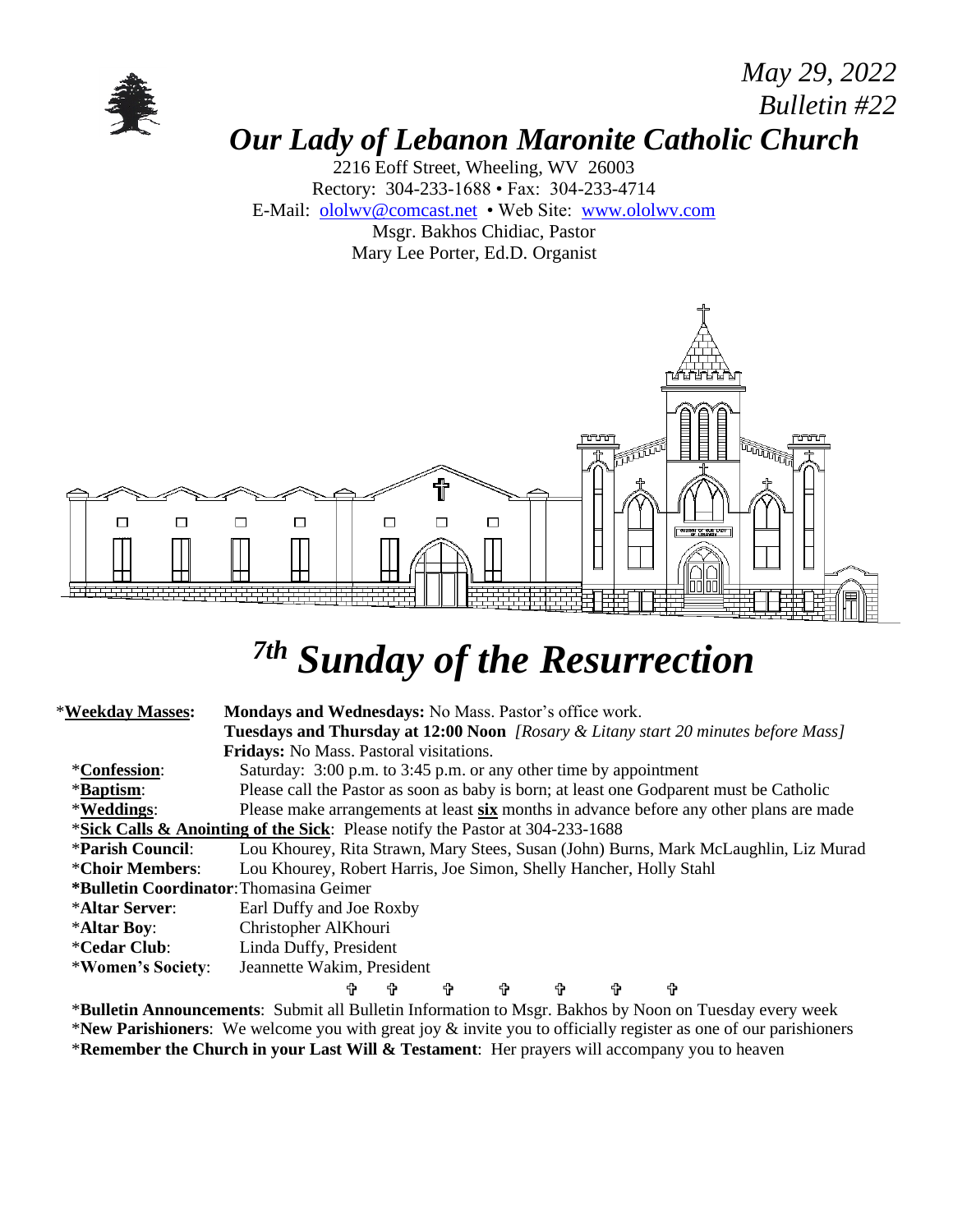## *7 th Sunday of the Resurrection*

Readings: Acts 1:1-14 and Mt 16:15-20

During first Communion preparation class I would bring all the children into the church's sanctuary. I would have each child sit in the celebrant's chair to see what it is like to be the priest. One boy sat in the big chair and proclaimed to his class: "All my life I've wanted to sit in this chair!" I asked him what he wanted to be when he grew up. He looked up and stated: "I want to be a priest!" I invited him then to tell us what would be the first thing he would do as a priest. He gazed around and declared: "I would get a smaller chair!".

The gift of God's call to each of us is certainly a mystery, and sometimes it is awakened by the tiniest of events. Today in our readings we have the mystery of the calls of Peter and Paul: Peter as the head of the Church and Paul as the witness of the risen Christ. This certainly weren't "chairs" in which Peter and Paul willingly chose to sit, but they were hoisted into them by the power of Jesus' word and mission. It took many centuries for the Church to come to a true understanding of what the charisma of these apostles' leaderships would mean.

In honoring Peter and Paul's vocations today we also honor our vocation. Like Peter and Paul we are called to be active members of the Christian community. We are called to be spiritual leaders of our children, our families, and our parish. As Peter and Paul and their successors are called to be true shepherds of the Church, let us also take up our roles as shepherds of the flocks entrusted to us. We pray with the psalmist: "With your rod and your staff... give me courage" (Psalm 23:4).

# *This Weekend, May 28-29: 7 th Sunday of the Resurrection*

#### **Saturday, May 28 at 4:00 p.m.:**

Bob Sengewalt by Dave & Debbie Sengewalt

- Living & Deceased of Tom & Judy Brock Jr.
- Cynthia Law by Jeannine Thomas

#### **Sunday, May 29 at 10:30 a.m.:**

- Bill Dougherty (Birthday) by his wife Carol
- Nicholas and Nimnoom Ghaphery and their daughter Wadad by the Ghafari Family in Michigan
- Khalil & Sadie & Maria Harb and Annette & Al Togliatti by Jamil Harb (Troy, MI)

### *Next Week Mass Schedule*

**Monday, May 30:** No Mass. Office work.

#### **Tuesday, May 31 at Noon:**

- Sylvia Long, her husband Arthur, & her son Mark by her last will
- Cynthia Law by Betty Merry & Family
- Diane Palotay by Jennifer & Mark Jarrett
- **Wednesday, June 1:** No Mass. Office work.

#### **Thursday, June 2 at Noon:**

- Tom Ferris (Anniversary) by Mary Zaid Stees and Libby G. Magnone
- Helen Fielding by her husband Don (Florida)

 Rosella Saseen, parents Nancepe & Helen, grandparents Shikrey & Helen Saseen by her last Will **Friday, June 3:** No Mass. Pastoral visitations.

## *Next Weekend, June 4-5: Pentecost Sunday*

#### **Saturday, June 4 at 4:00 p.m.:**

Cynthia Law by Mary Slevin

- Bob Sengewalt by Dave & Debbie Sengewalt
- Special Intention

#### **Sunday, June 5 at 10:30 a.m.:**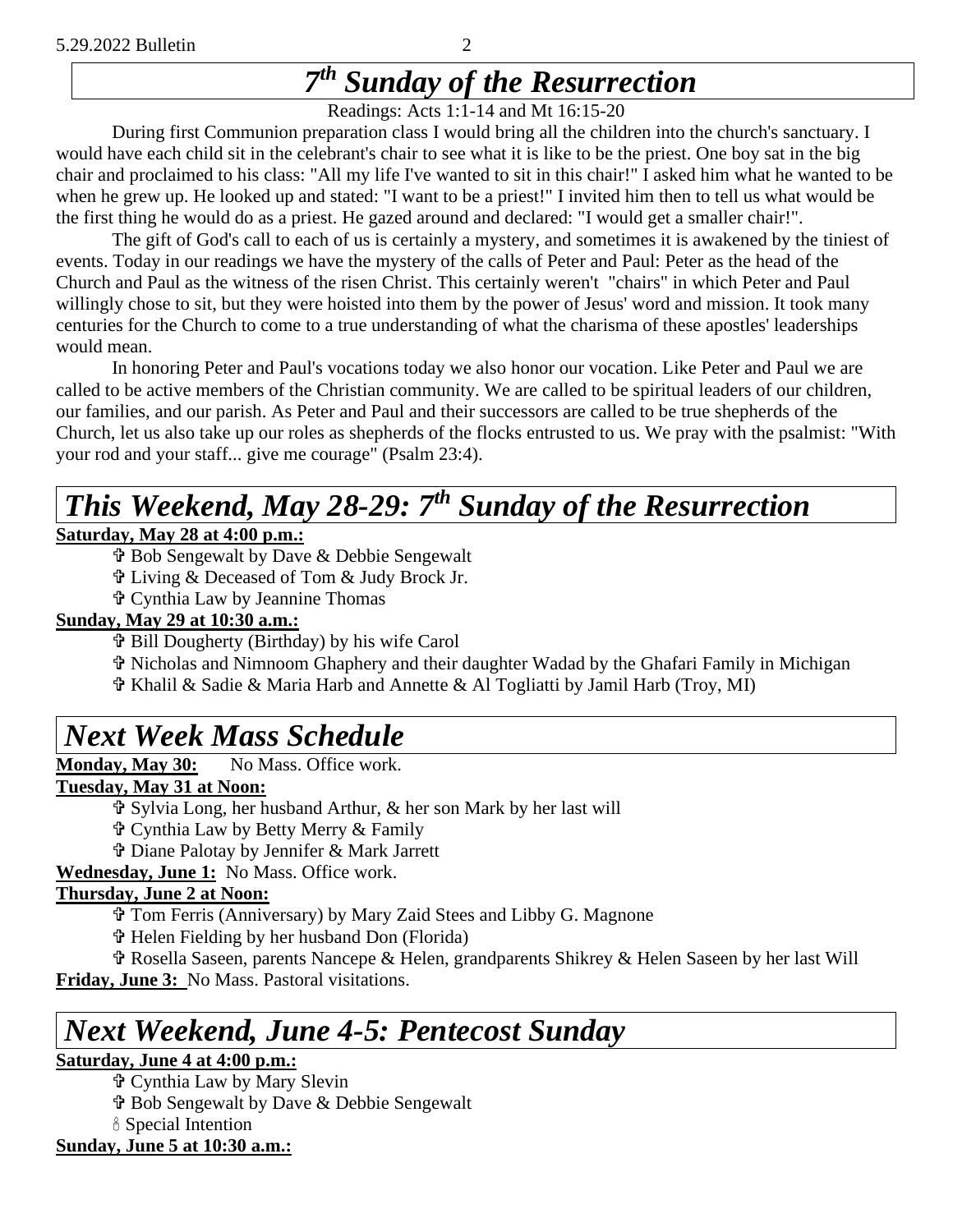#### 5.29.2022 Bulletin 3

- Richard W. Frazier (Anniversary) by his wife Luane and sons Rick and John
- Living & Deceased of Tom & Judy Brock Jr.
- Khalil & Sadie & Maria Harb and Annette & Al Togliatti by Jamil Harb (Troy, MI)

## *Schedule of Coming Events*

| <b>Rummage Sale</b>      | Saturday, June $4th$ from 8:00 a.m. until 2:00 p.m.       |
|--------------------------|-----------------------------------------------------------|
| <b>Father Day Masses</b> | <sup>1</sup> From Saturday, June 18 until Friday, June 24 |

## *Flowers to the Blessed Mother during May*

|--|

## *Deceased Fathers' Day Masses***(Saturday, June 18 until Friday, June 24)**

Special Remembrance

--on June  $19^{th}$ : Annette & Al Togliatti (Anniversary) by their daughter GiGi Rice

--on June 19<sup>th</sup>: Sister Mary Thomasina John by Ron & Susan (John) Burns

- --on June 23rd: Cathy Sharp Howard (Anniversary) by Dave and Debbie Sengewalt
- Habib Khourey, Louis Khourey Sr., & Nassif Nader by Lou, Charlotte, Emmalena and Louie Khourey
- Charles "Pud" Howard, Bruce Cody Riggs and Franklin C. Howard by Lou & Charlotte and Family
- Richard W. Frazier by his wife Luane Frazier & sons Rick & John
- Thomas A. Ferris by his daughter Denise Ferris
- Dennis Fahey by George & Patty Fahey
- Vincent Jacovetty by George & Patty (Jacovetty) Fahey
- Bill Dougherty & Charles Habdo by Carol Dougherty & Lisa Kennedy
- George Fadoul & Joseph Duffy by Mickey & Linda Duffy
- Bob Sengewalt by Dave & Debbie Sengewalt
- Anthony George by his daughter Margaret George (MN)
- Greg George by his sister Margaret George (MN)
- John T. John & D. William Burns by Ron & Susan Burns
- Thomas John & David Joseph by Ron & Susan Burns
- Thomas Jochum by his children & grandchildren
- Ed Shiben & Ray McFarland & Joseph Shiben by John & Dee Shiben
- Ralph Shipley & Thomas Moses, Jr. & Namon Joseph & Thomas Moses,Sr. by Thomasina Geimer
- John B. Moses by his son Jim Moses
- Jan Hendrickson by his son Josh Hendrickson
- Robert J. Shutler, Sr.; Fred Shutler; Harry J. Nolte; Jarry F. Nolte (great-grandfather) by Janet Shutler
- Elias Frenn by Diane & Justin Frenn & Andreah & Zack Riedel
- Samuel Gaudio (father) Holy Bine (husband) by Shirley Bine
- Steve Schlog (father) & Bob Saseen (husband) by Fran Saseen
- Donald A. Nickerson Sr., & Albert Nickerson by their loving Family
- Nicholas Elias by his loving Family
- Holly Bine by his wife Shirley & son Ken
- Mike Joseph & Alphonse Joseph by Vickie Joseph
- Clay Allen & Albert Valles by Vickie Joseph
- Louis Valles by Vickie Joseph
- Silvio (Joe) Perilli & Antonio Perilli by Paula Perilli
- John A. Tapscott by Paula Perilli
- Walter Elwartoski by his son Richard Elwartoski
- Melo J. Wakim by the Wakim Family
- William M. Yeater & Lawrence J. Belt by Chris & Jeannette Wakim & Family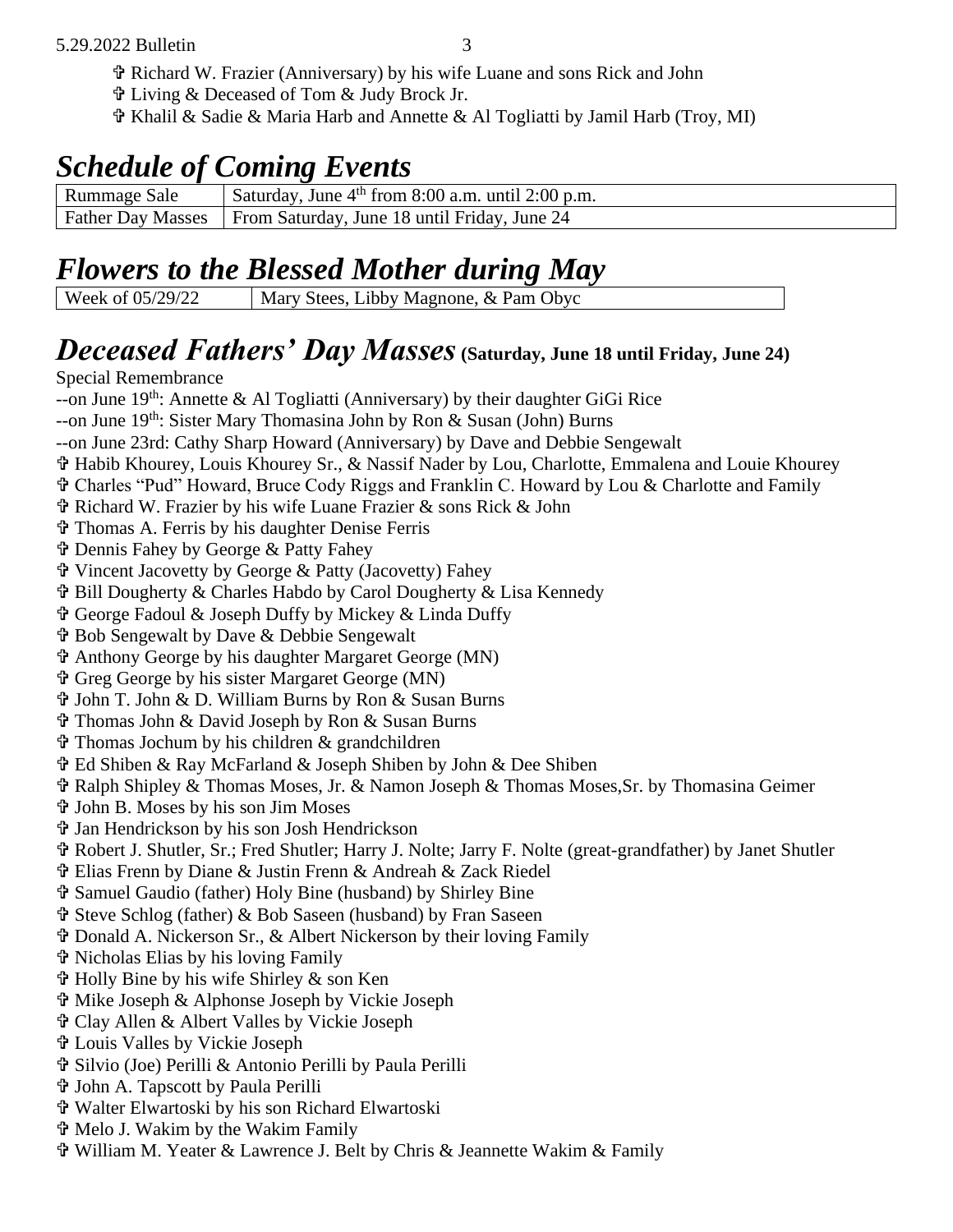#### 5.29.2022 Bulletin 4

- 
- George Popovich by Joe & Nikki Popovich
- Augie Montalbano by Joe & Nikki Popovich
- Nimon Joseph & Maroon Habeb by Jean Weisner & Family
- George Saseen by his son George Saseen
- Steve Harasuik by his daughter Susan Saseen
- Steve Sofka & Walter Machel by Mr. & Mrs. Mike Sofka
- Tim Stanton and Bill Sayre by Mr. & Mrs. Mike Sofka
- William E. Fitzgerald by Dick & Rosemary Coury
- John Wilson (husband) & Rudy Theodore Hodulik & Wayne Wilson by Judy Wilson
- Ray Palotay by the Palotay Family
- Al Schroeder by Mark Schroeder & Jane Wine
- Angelo Polsinelli by Rosalie Conti
- $\hat{\mathbf{\Phi}}$  James A. George Sr., by his wife Shirley & Children Tara & Jim Jr.
- Frank Gray by his daughter Shirley George & grandchildren
- Adib Chidiac (father) & Nadim Chidiac (brother) by Msgr. Bakhos
- Deceased of the Thomas, Splatt & Nutter Families by John & Kathy Thomas (MN)
- Deceased of the Saseen and Schlog Families by Fran Saseen
- Deceased of the Saseen Family by the last Will of Rosella Saseen
- Deceased of the Long Family by the Last Will of Sylvia Long
- Ray McLaughlin, John Miller and George Joseph (Godfather) by Mark & Barb McLaughlin

### *Prayers for the Living Fathers* (Saturday, June 18 until Friday, June 24)

- Lou H. Khourey by his children Emmalena and Louie
- Trent Jochum by his children
- Dr. Adel Frenn, Jim Thomas & Mike Riedel by Diane & Justin Frenn & Andreah & Zack Riedel
- Chris Wakim by Laura W. Chapman & Chris N. Wakim
- Joe Popovich by Nikki Popovich
- PJ Lenz by Joe & Nikki Popovich
- George Saseen by Jena, Matt & Luke Saseen
- Michael Sofka, Kevin Sofka, Philip Machel, Krzyztof Kowalski by Sarah Rinehart
- Patrick Rinehart & Terry Rinehart by Sarah Rinehart

### *Birthdays Wishes in the Coming Month:*

- May 30: Josie Stees Fertig
- June 1: Billy Committee
- June 2: Debbie Sengewalt
- June 5: Earl "Mickey" Duffy, Mary Zaid Stees, Kenly George
- June 7: Jean Weisner
- June 9: Ava DeMuth
- June 14: P.J. Lenz, Kathy Boehm
- June 15: Becky Joseph Ferrera
- June 20: Nick Ghaphery, Jr.

| <b>Your Church Support Last Week</b> |                                                                   |  |  |  |
|--------------------------------------|-------------------------------------------------------------------|--|--|--|
|                                      | \$558.00   Sunday Collection                                      |  |  |  |
|                                      | 100.00 $\vert$ 2 <sup>nd</sup> collection: Catholic communication |  |  |  |
|                                      | 88.00   Candles                                                   |  |  |  |
|                                      | 350.00 Donation to the church                                     |  |  |  |
|                                      | $635.00$   Mahrajan                                               |  |  |  |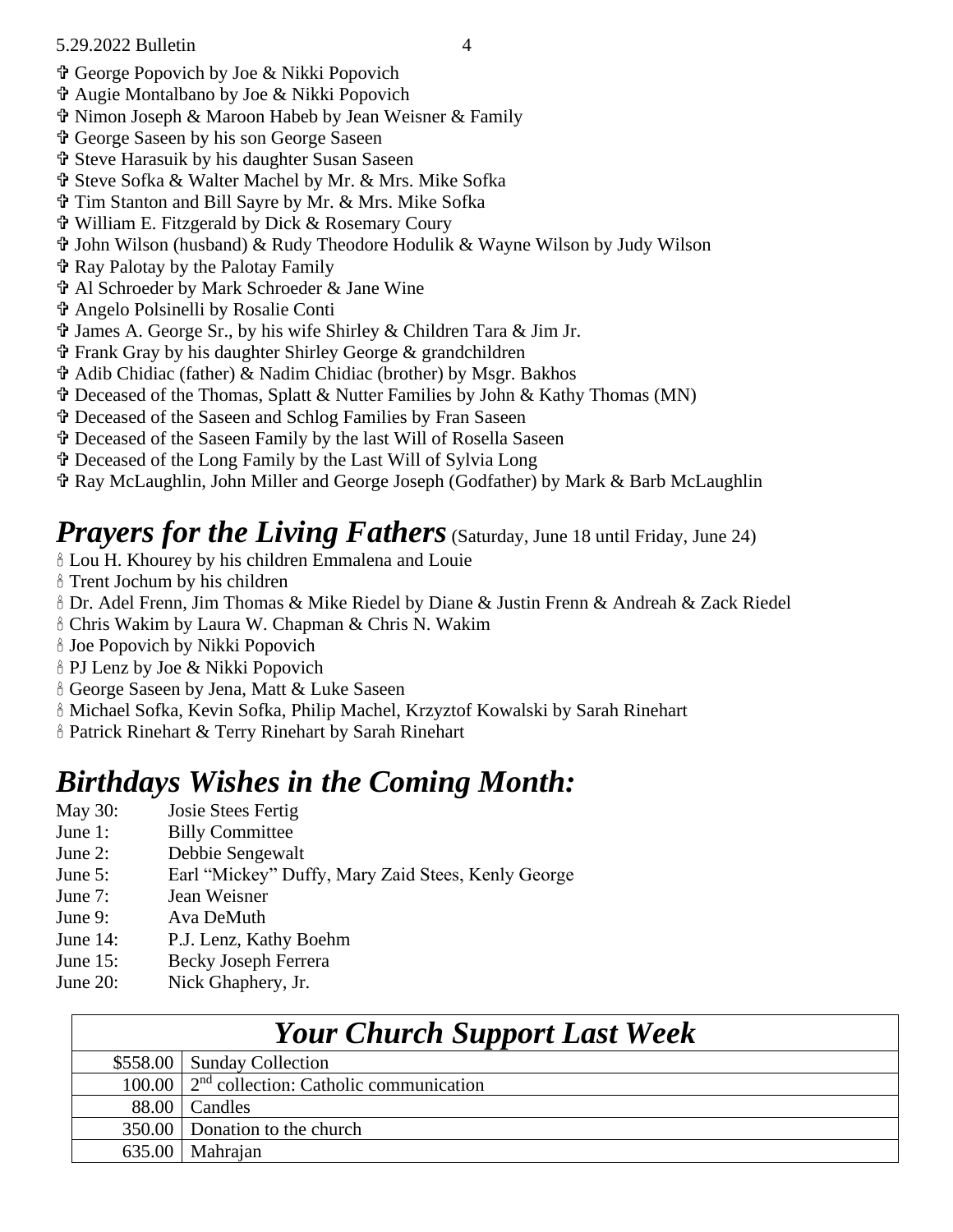| \$1731.00 Total Deposits: May God reward you abundantly for supporting your spiritual home! |
|---------------------------------------------------------------------------------------------|
| Finance Committee: Lou Khourey, Mary Stees, Linda Duffy, Susan Burns, Liz Murad             |

## *Please Pray for Those on Our Prayer List*

*(Note: Please call Msgr. Bakhos if you need your name added to our Prayer List. HIPPA regulations)* Renee Beabout (daughter of Marge John), Joe Bryan, Regina Hancher, Thomasina Geimer, Mary Stees, Rex & Rita Strawn, Viola J. Yeater (mother of Jeannette Wakim), Mary Thomas, Jack Hogan (infant son of Mark & Michaela Hogan & great nephew of Lou Khourey), Justin Frenn, Elia Frenn, John Shiben, Patty Fahey, Fred Schweizer (brother of our organist Mary Lee Porter), Ted Olinski, Patricia Corder,

#### *What's New?*

#### *2022 Mahrajan (Festival) (Sunday, August 14, 2022)*

Please mark your calendars for Sunday, Aug 14, 2022 and plan on spending the day with us celebrating the Lebanese Mahrajan (Festival) at Oglebay Park!

The Lebanese Festival will begin with an outdoor Mass at 10:00 a.m. followed by the Mahrajan which will begin at 11:30 a.m. (or after mass) and close at 7:00 p.m. The committee will keep you updated on planning progress in the weekly bulletin. We also ask that you please feel free to make any suggestions or share your thoughts with any committee member.



- **Logo**. We have a **NEW Lebanese Festival Logo!** Please log-on to the Lebanese Fest Facebook page to view our NEW logo. **Please "Like" us on Facebook.**

- **Band** & **Singer** have been booked and contract signed.

- **50/50 Raffle** announcement has been mailed. The 50/50 Raffle will give you an opportunity to win \$5,000 if all tickets are sold! This year, we are only selling 500 numbered tickets. Tickets are \$20 each. You can purchase tickets from any Festival Committee member or call the church at 304-233-1688 for details. We will also be selling tickets after mass on Saturday's and Sunday's leading up to the day of the festival.

- **Festival Ad Book**. We are accepting ads for the Ad Book. If you have purchased an ad in past years, you should have received information in the mail. We are asking you to please consider renewing your previous ad or purchase new ad space for this year.

- **Menu items:** All your favorite Lebanese food items are planned. More details to follow.

- **Volunteers:** We love and need our volunteers! No event can be successful without the help of our volunteers. If you are able to volunteer, please contact any committee member.

#### **Mahrajan Committee:**

Liz Murad, Mahrajan Committee Chairperson, Monsignor Bakhos, Lou Khourey, Susan John-Burns, Nick John, Ryan Storm, Ava Murad

## *Spirituality: Redemption*

The tormented minds of today are not the products of our tormented world. Rather, it is our upset minds that have upset the world. There is no such thing as the problem of the atomic bomb; there is, rather, the problem of those who make and use it. Only men and nations whose personalities were already atomized could join forces with external nature to use an atomic bomb in an attack on human existence. Man, by attempting to exist either apart from God or defiant of God, has made the world as delirious as his own mind is neurotic. The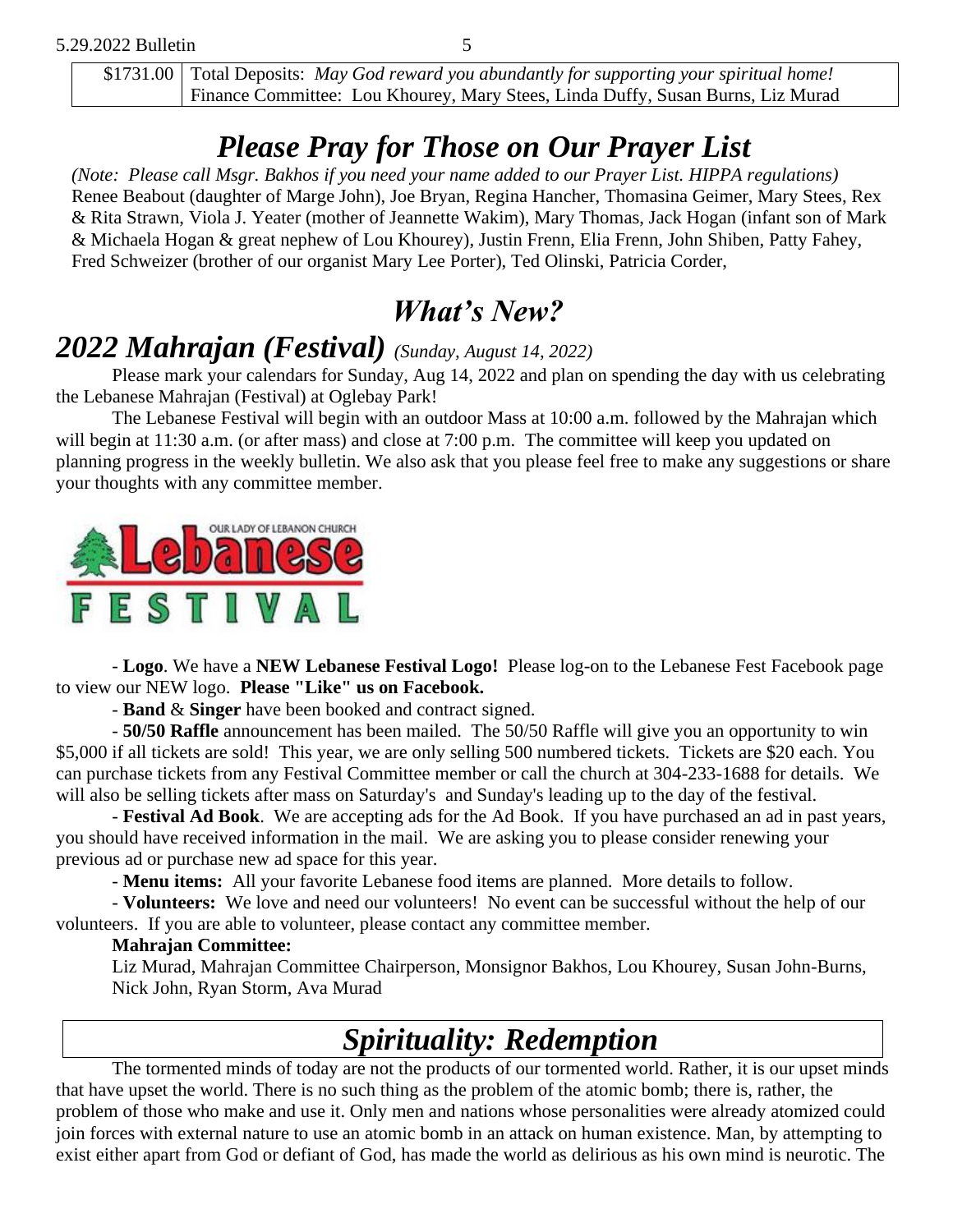crisis today is so deep in its causes that all social and political attempts to deal with it are bound to be as ineffective as talcum powder in curing jaundice. It is man who has to be remade *first*; then society will be remade by the restored new man. The dictators that have been cast upon the shores of the twentieth century are not the creators of the disorder, but rather its creatures. They are symptoms, not causes, of the universal breakdown of a moral order in the heart of humanity. The constant refusal of man to allow a suprahistoric Divine Power to break into his closed mind is the pride that prepares catastrophe. Most people are intuitively aware that no change other than a spiritual change will be enough: The extreme sensitiveness and ready anger of those who urge revolutions against society and morality as their remedy are proof of the insecurity of their very position. The violence of their opposition to all criticism is a sure sign of the defenselessness of their own position; even they suspect that mankind stands less in need of revolution than redemption.

*Bishop Fulton SHEEN, Peace of Soul, 1949, pp.259-260*

#### *Wisdom*

Funny how simple it is for people to trash God, and then wonder why the world is going to hell.

Funny how we believe what the newspapers say, but question what the Bible says.

Funny how everyone wants to go to Heaven provided they do not have to believe, think, say, or do anything the Bible says.

#### OR IS IT SCARY?

Funny how someone can say "I believe in God" but still follow Satan (who, by the way, also "believes" in God). Funny how you can send a thousand 'jokes' through e-mail and they spread like wildfire, but when you start sending messages regarding the Lord, people think twice about sharing.

Funny how the lewd, crude, vulgar and obscene pass freely through cyberspace, but the public discussion of Jesus is suppressed in the school and workplace.

FUNNY ISNT IT?

Funny how someone can be so fired up for Christ on Sunday, but be an invisible Christian the rest of the week. Are you laughing?

Funny how when you go to forward this message, you will not send it to many on your address list because you are not sure what they believe, or what they will think of you for sending it to them Funny how I can be more worried about what other people think of me than what God thinks of me.

Are you thinking?

"Watch therefore, for you know neither the day not the hour when the Son of Man comes." (Matthew 25:13)

#### *Story*

A psychotherapist relates this story:

I had a young man come into my practice with bone cancer. His leg was removed at the hip to save his life. He was twenty-four years old when I started working with him, and he was a very angry young man with a lot of bitterness. He felt a deep sense of injustice and a very deep hatred for all well people because it seemed so unfair to him that he had suffered this terrible loss so early in life.

I worked with this man through his grief and rage and pain, using painting, imagery, and deep psychotherapy. After working with him for more than two years, there came a profound shift. He began coming out of himself. Later he started to visit other people who had suffered severe physical losses, and he would tell me the most wonderful stories about these visits.

Once he visited a young woman who was almost his own age. It was a hot day, and he was in running shorts so his artificial leg showed when he came into her hospital room. The woman was so depressed about the loss of both her breasts that she wouldn't even look at him, wouldn't pay attention to him. The nurses had left her radio playing, probably in order to cheer her up. Desperate to get her attention, he unstrapped his leg and began dancing around the room on one leg, snapping his fingers to the music. She looked at him in amazement and then burst out laughing and said, *"Man, if you can dance, I can sing."*

A year later we sat down to review our work together. He talked about what was significant to him, and then I shared what was significant in our process. As we were reviewing our two years of work together, I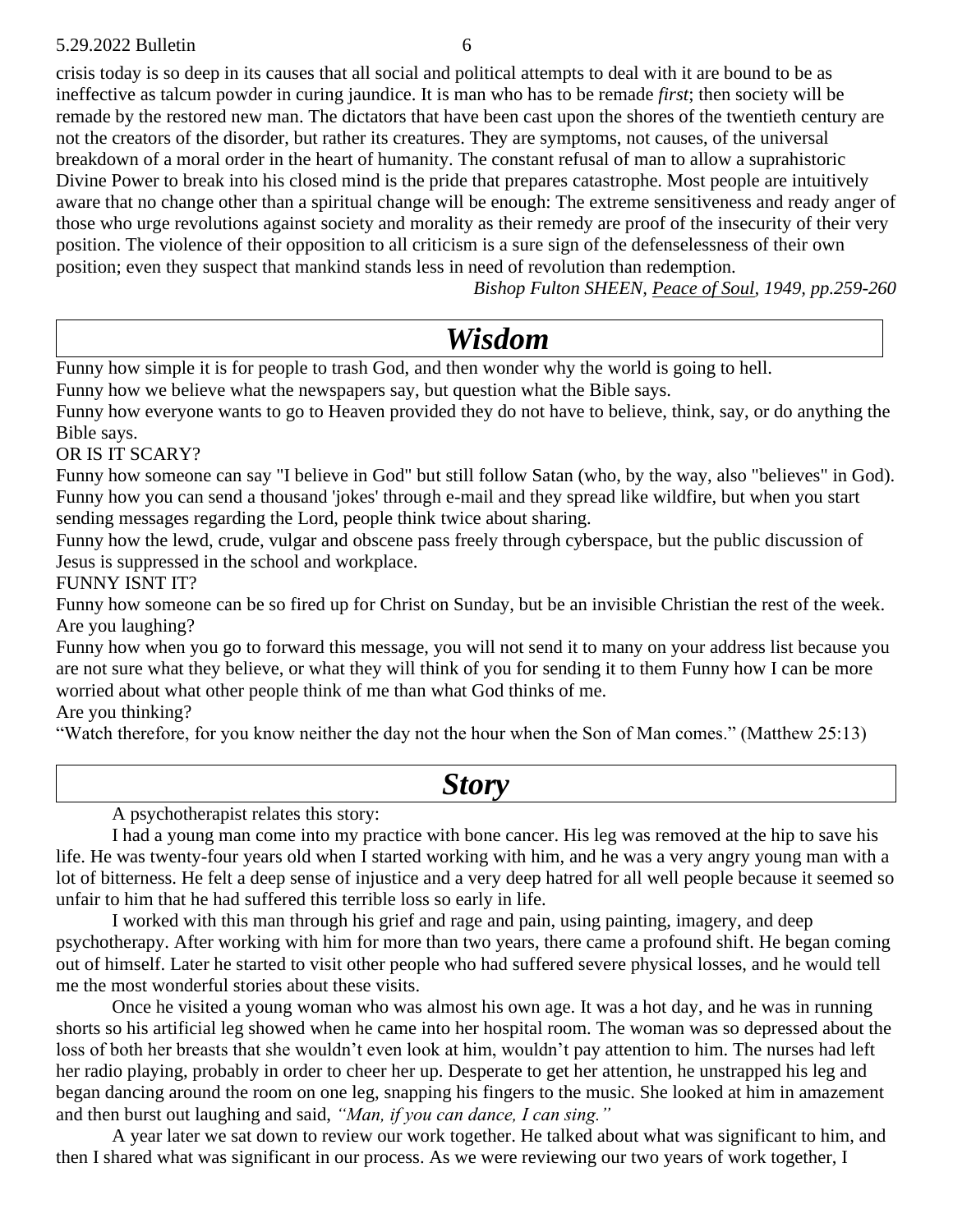opened his file and there discovered several drawings he had made early on. I handed them to him. He looked at them and said, *"Oh, look at this."* He showed me one of his earliest drawings.

I had suggested to him that he draw a picture of his body. He had drawn a picture of a vase and running through the vase was a deep black crack. This was the image of his body, and he had taken a black crayon and had drawn the crack over and over again. He was grinding his teeth with rage at the time. It was very, very painful because it seemed to him that this vase could never function as a vase again. It could never hold water.

Now, several years later, he came to this picture and looked at it and said, *"Oh, this one isn't finished."* And I said, extending the box of crayons, *"Why don't you finish it?"* He picked up a yellow crayon and putting his finger on the crack, he said, *"You see, here -where it is broken- this is where the light comes through."* And with the yellow crayon he drew light streaming through the crack in his body. We can grow strong at the broken places.

### *A Time to Laugh (12)*

## *Genius*

A woodcarver called Ching had just finished work on a bell-frame. Everyone who saw it marveled for it seemed to be the work of spirits. When the Duke of Lu saw it, he asked: "What sort of genius is yours that you could make such a thing?"

The woodcarver replied: "Sir, I am only a simple workman. I am no genius. But there is one thing. When I am going to make a bell-frame I meditate for three days to calm my mind. When I have meditated for three days I think no more about rewards or emoluments. When I have meditated for five days I no longer think of praise or blame, skillfulness or awkwardness. When I have meditated for seven days I suddenly forget my lambs, my body; no, I forget my very self. I lose consciousness of the court and my surroundings. Only my skill remains. In that state I walk into the forest and examine each tree until I find one in which I see the bell-frame in all its perfection. Then my hands go to the task. Having set my self aside, nature meets nature in the work that is performed through me. This no doubt is the reason why everyone says that the finished products is the work of spirits."

#### *Genius*

Said a world famous violinist about his success in playing Beethoven's Violin Concerto: "I have splendid music, a splendid violin and a splendid bow. All I need to do is bring them together and get out of the way."

## *The self*

There was a Guru who was looked upon by all as Wisdom Incarnate. Each day he would discourse on various aspects of the spiritual life and it was obvious to all that never had anyone surpassed this man for the variety, the depth and the enticing quality of his teaching.

Again and again his disciples would ask him about the source from which he drew this inexhaustible store of wisdom. He told them it was all written down in a book that they would inherit after he was dead.

The day after his death, the disciples found the book exactly where he told them it would be. There was only one page in that book and only one sentence on that page. It read: "Understand the difference between the container and the content and the fount of wisdom shall be open to you."

## *Genius*

Said a world famous violinist about his success in playing Beethoven's Violin Concerto: "I have splendid music, a splendid violin and a splendid bow. All I need to do is bring them together and get out of the way."

## *Famous Quotes (13)*

--This may shock you, but I believe the single most significant decision I can make on a day-to-day basis is my choice of attitude. It is more important than my past, my education, my bankroll, my successes or failures, fame or pain, what other people think of me or say about me, my circumstances, or my position. Attitude is that 'single string' that keeps me going or cripples my progress. It alone fuels my fire or assaults my hope. When my